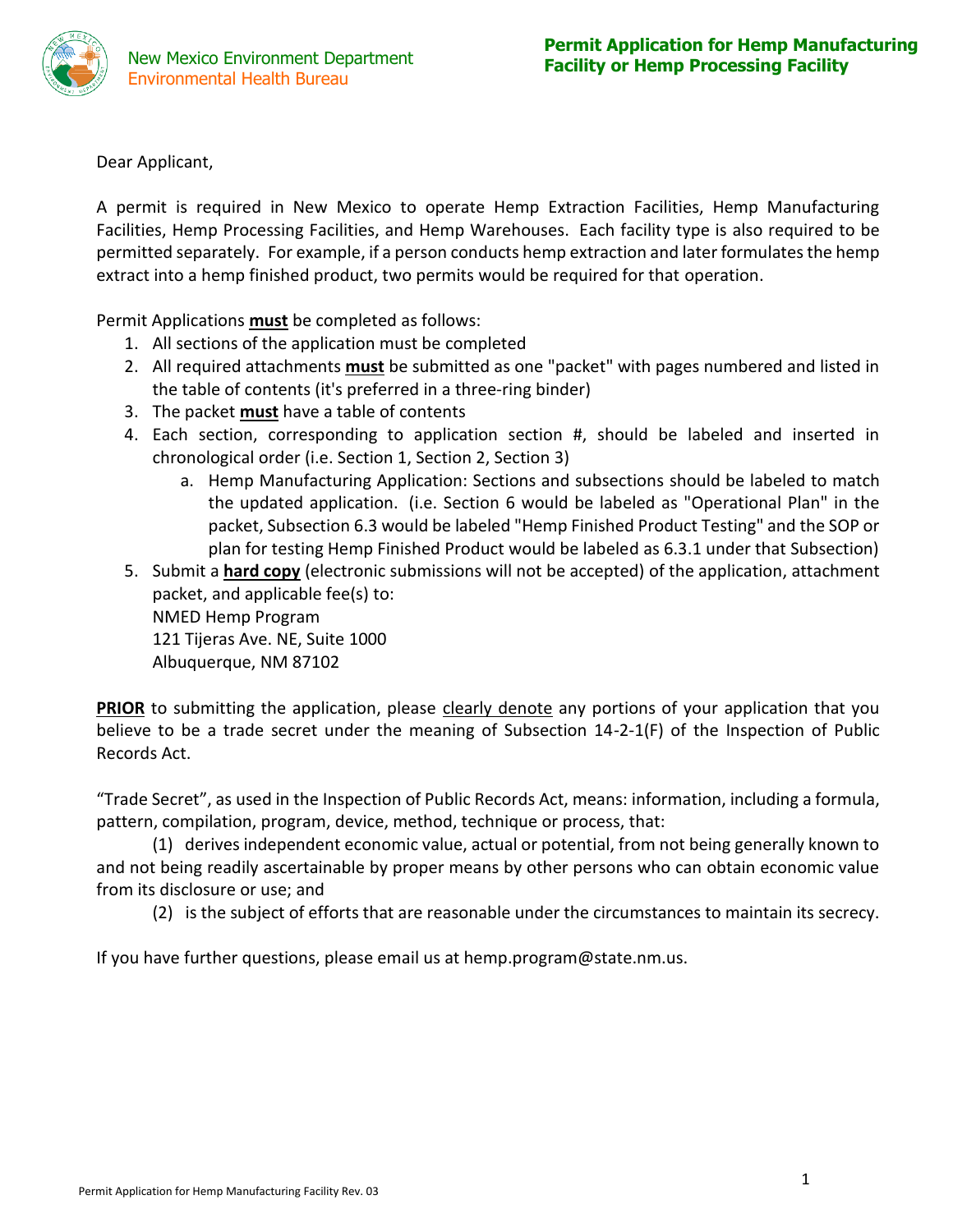

m.

#### Nato<sup>.</sup> Mexico Application Date: **\_\_\_\_\_\_\_\_\_\_\_\_\_\_\_\_\_\_\_\_\_\_\_\_\_\_\_\_\_\_\_**

| All fields must be completed. If a field does not apply, please indicate. Incomplete applications will not be processed. |
|--------------------------------------------------------------------------------------------------------------------------|
|--------------------------------------------------------------------------------------------------------------------------|

|                        |                                            | <b>General Information</b>                                                              |        |
|------------------------|--------------------------------------------|-----------------------------------------------------------------------------------------|--------|
|                        |                                            | <b>Facility Information</b>                                                             |        |
| Name of Hemp Facility: |                                            |                                                                                         |        |
| <b>Street Address:</b> |                                            |                                                                                         | Phone: |
| City:                  |                                            |                                                                                         | Cell:  |
| State:                 | Zip:                                       |                                                                                         | Fax:   |
|                        | Mailing Address (if different than above): |                                                                                         |        |
| City:                  |                                            |                                                                                         |        |
| State:                 | Zip:                                       | Email:                                                                                  |        |
|                        |                                            | <b>Business/Ownership Information</b>                                                   |        |
|                        |                                            | Select one: □Association □Corporation □Individual □Partnership □LLC □Other Legal Entity |        |
|                        |                                            | NM Combined Reporting System Identification Number (CRS #)                              |        |
|                        | Individual or Corporate Name:              |                                                                                         | Phone: |
| Mailing Address:       |                                            |                                                                                         | Cell:  |
| City:                  |                                            |                                                                                         | Fax:   |
| State:                 | Zip:                                       | Email:                                                                                  |        |
| State:                 | Zip:                                       | Email:                                                                                  |        |
|                        |                                            | <b>Ownership Information (List all persons comprising legal ownership)</b>              |        |
| Name and Title:        |                                            |                                                                                         | Phone: |
| Mailing Address:       |                                            |                                                                                         | Cell:  |
| City:                  |                                            |                                                                                         | Fax:   |
| State:                 | Zip:                                       | Email:                                                                                  |        |
|                        |                                            | Attach separate page, if additional space is required.                                  |        |

| <b>Type of Construction (Check one)</b>     |  |                                                            |  |  |  |
|---------------------------------------------|--|------------------------------------------------------------|--|--|--|
| New Construction                            |  | Remodel                                                    |  |  |  |
| <b>Facility Conversion to Hemp Facility</b> |  | Opening or Transfer of Ownership of Existing Hemp Facility |  |  |  |

| <b>Construction and Opening Details</b> |  |                       |  |  |  |
|-----------------------------------------|--|-----------------------|--|--|--|
| Planned Construction Start Date:        |  | Planned Opening Date: |  |  |  |

| Hemp Products Manufactured (list all products)         |  |  |  |
|--------------------------------------------------------|--|--|--|
|                                                        |  |  |  |
|                                                        |  |  |  |
|                                                        |  |  |  |
|                                                        |  |  |  |
|                                                        |  |  |  |
| Attach separate page, if additional space is required. |  |  |  |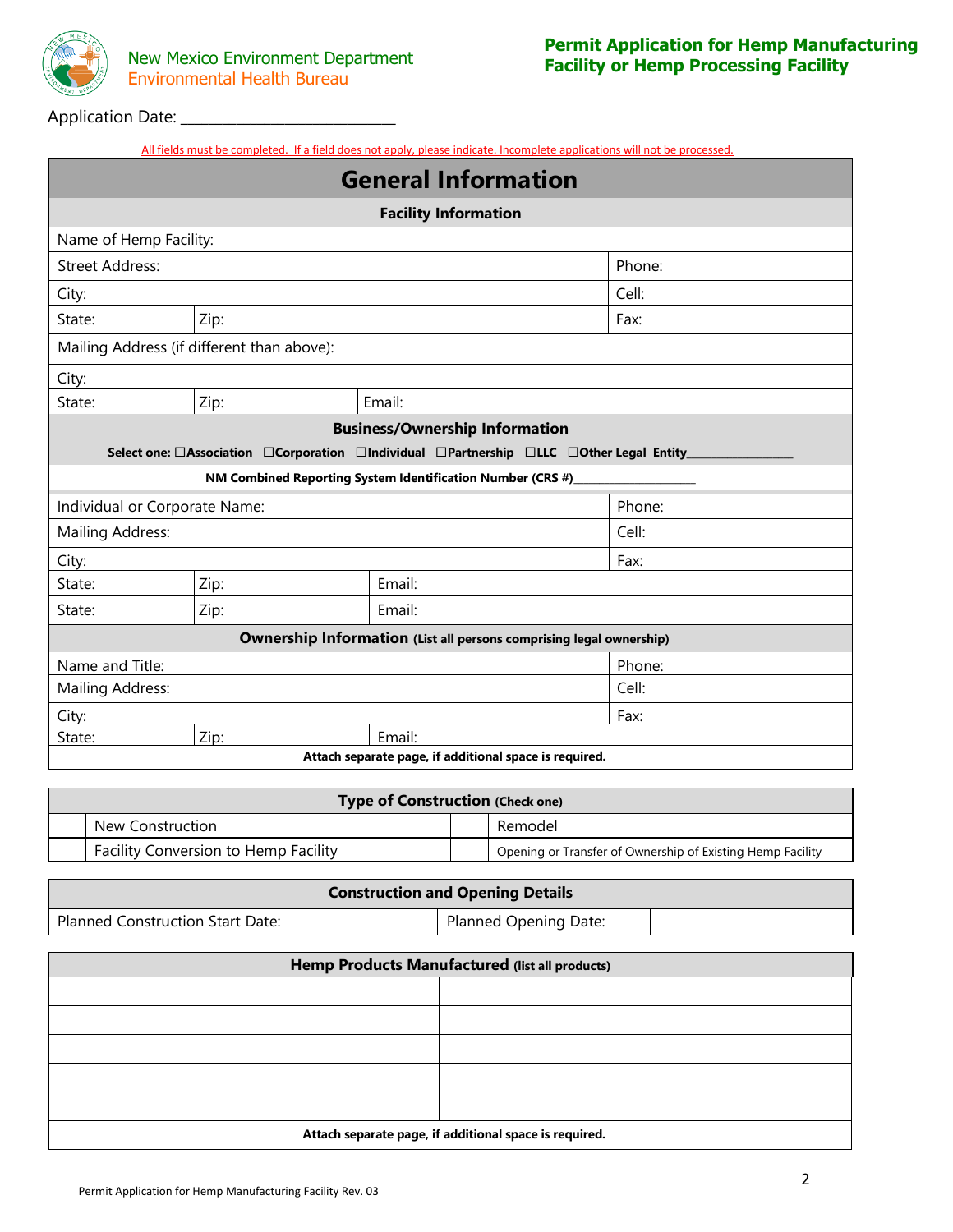

| <b>Square Footage and Area Location</b><br>*If the facility is in a multi-story structure, indicate on which floor each area is located. |                                             |        |  |  |  |  |  |
|------------------------------------------------------------------------------------------------------------------------------------------|---------------------------------------------|--------|--|--|--|--|--|
| Please indicate square footage in each area                                                                                              | <b>Square Footage</b><br>(ft <sup>2</sup> ) | *Floor |  |  |  |  |  |
| Total Square Footage of the Hemp Facility                                                                                                |                                             |        |  |  |  |  |  |
| Square Footage of the Manufacturing/Processing Area                                                                                      |                                             |        |  |  |  |  |  |
| Square Footage of the Dry Storage/Warehouse                                                                                              |                                             |        |  |  |  |  |  |

| <b>Days and Hours of Operation</b><br>Insert hours below in the following format: 8am to 8pm<br>If there is a break in the hours you are open, use the second line to insert additional hours. |                                                                |            |            |               |               |               |            |                                                |               |               |               |
|------------------------------------------------------------------------------------------------------------------------------------------------------------------------------------------------|----------------------------------------------------------------|------------|------------|---------------|---------------|---------------|------------|------------------------------------------------|---------------|---------------|---------------|
| <b>Days</b>                                                                                                                                                                                    | Friday<br>Monday<br>Wednesday<br>Thursday<br>Sunday<br>Tuesday |            |            |               |               |               |            | Saturday                                       |               |               |               |
| <b>Hours</b>                                                                                                                                                                                   |                                                                | to         | to         |               | to            | to            |            | to                                             |               | to<br>to      |               |
| <b>Hours</b>                                                                                                                                                                                   |                                                                | to         | to         |               | to            | to            |            | to                                             | to            |               | to            |
|                                                                                                                                                                                                |                                                                |            |            |               |               |               |            | For seasonal operations, check all that apply. |               |               |               |
| Jan $\square$                                                                                                                                                                                  | Feb $\Box$                                                     | Mar $\Box$ | Apr $\Box$ | May $\square$ | Jun $\square$ | Jul $\square$ | Aug $\Box$ | Sept $\square$                                 | Oct $\square$ | Nov $\square$ | Dec $\square$ |
| Additional information (if applicable):                                                                                                                                                        |                                                                |            |            |               |               |               |            |                                                |               |               |               |

## *Section 1 – Floor Plan*

### **FACILITY FLOOR PLAN/EQUIPMENT LAYOUT:**

A. Submit floor plans drawn to scale that include the location and identification of all equipment including but not limited to, the items listed in the table below. Number each item on the floor plan and provide a key identifying the equipment corresponding to each number on the floor plan.

Check all that apply to your facility and add others not listed.

| <b>Floor Plan/Equipment Layout</b>                 |                                                                       |  |                   |  |  |  |
|----------------------------------------------------|-----------------------------------------------------------------------|--|-------------------|--|--|--|
| Hand Sink(s) (required in all<br>processing areas) | Garbage/Recyclables Storage                                           |  | Rotary Evaporator |  |  |  |
| Stoves                                             | <b>Chemical Dispensing Units</b>                                      |  | Isolate Reactor   |  |  |  |
| Refrigerators                                      | Laundry Facility Locations                                            |  | Other:            |  |  |  |
| Ovens                                              | Warewashing Sinks/Dish Machines<br>(required near processing area(s)) |  | Other:            |  |  |  |
| Refrigerators/Freezers                             | <b>Toilet Facilities</b>                                              |  | Other:            |  |  |  |
| <b>Ventilation Hoods</b>                           | Floor Sinks/Floor Drains                                              |  | Other:            |  |  |  |
| <b>Utility Mop Sinks</b>                           | Hose Bibs/Hose Reels (if applicable)                                  |  | Other:            |  |  |  |
| <b>Chemical Storage Areas</b>                      | Grease Interceptor/Grease Trap                                        |  | Other:            |  |  |  |
| Personal Storage Areas                             | Water Heater Location                                                 |  | Other:            |  |  |  |
| Dry Storage Areas                                  | Distillation Unit                                                     |  | Other:            |  |  |  |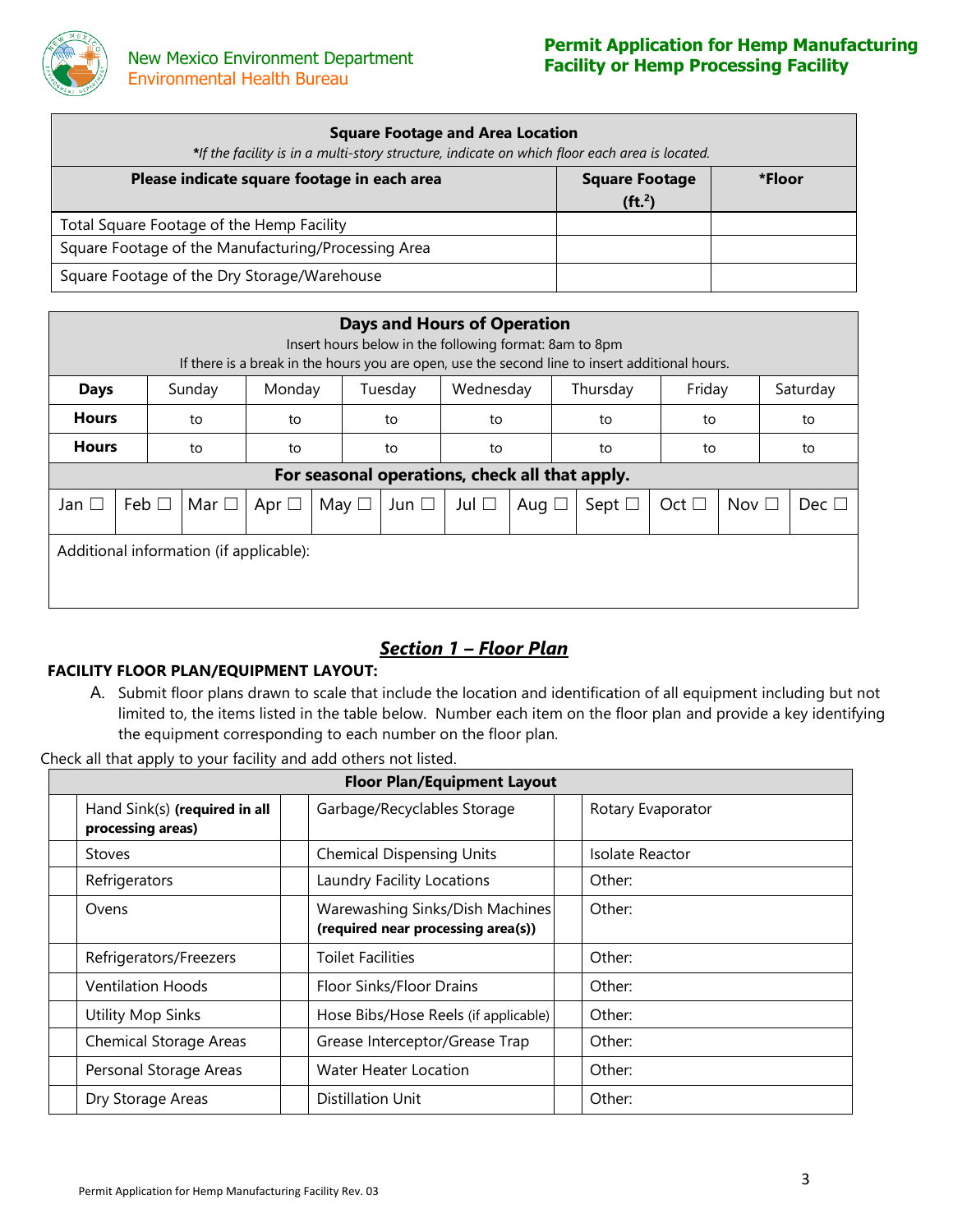

B. Provide refrigeration unit information in the tables below.

| <b>Refrigeration Capacities</b> |                     |            |                         |  |  |  |  |
|---------------------------------|---------------------|------------|-------------------------|--|--|--|--|
| <b>ID # on Plan or</b>          | <b>TYPE OF UNIT</b> | # OF UNITS | <b>TOTAL CUBIC FEET</b> |  |  |  |  |
| <b>Location</b>                 |                     |            |                         |  |  |  |  |
|                                 | Walk-in Cooler      |            |                         |  |  |  |  |
|                                 | Walk-in Freezer     |            |                         |  |  |  |  |
|                                 | Reach-in Cooler     |            |                         |  |  |  |  |
|                                 | Reach-in Freezer    |            |                         |  |  |  |  |
|                                 | Other:              |            |                         |  |  |  |  |

#### **EQUIPMENT SPECIFICATIONS:**

- C. Submit equipment specification sheets, including make and model numbers. If a specification sheet lists more than one piece of equipment, identify the specific equipment to be used. Number each specification sheet with the floor plan number assigned in "A" above.
- D. Complete table below to indicate equipment that cannot be moved to be cleaned and sanitized and must be cleaned in place.

| <b>Clean-In-Place Equipment List</b>                                                                   |  |  |                                       |  |  |  |
|--------------------------------------------------------------------------------------------------------|--|--|---------------------------------------|--|--|--|
| <b>ID # on Plan or Location</b><br><b>Make/Model</b><br><b>Installation Method</b><br><b>Equipment</b> |  |  |                                       |  |  |  |
|                                                                                                        |  |  | (i.e. floor mounted or table-mounted) |  |  |  |
|                                                                                                        |  |  |                                       |  |  |  |
|                                                                                                        |  |  |                                       |  |  |  |
|                                                                                                        |  |  |                                       |  |  |  |

## *Section 2 - Plumbing*

#### **PLUMBING CONNECTIONS:**

Complete table below for all related equipment and plumbing fixtures. Indicate if fixtures or equipment will be indirectly drained (e.g. floor sink or air gap), directly connected to the sewer (p-trap), and/or what method of backflow prevention will be used (if applicable).

| ID#<br>on Plan or<br><b>Location</b> | <b>Fixture or Equipment</b>           | <b>Indirect/Direct</b><br><b>Drainage</b> | <b>Method of Backflow</b><br><b>P</b> revention |
|--------------------------------------|---------------------------------------|-------------------------------------------|-------------------------------------------------|
|                                      | <b>Warewashing Sinks</b>              |                                           |                                                 |
|                                      | Dish Machines                         |                                           |                                                 |
|                                      | Garbage Disposals                     |                                           |                                                 |
|                                      | <b>Hand Sinks</b>                     |                                           |                                                 |
|                                      | <b>Chemical Dispensing Units</b>      |                                           |                                                 |
|                                      | Walk-in Refrigeration / Freezer Units |                                           |                                                 |
|                                      | Mop / Utility Sink                    |                                           |                                                 |
|                                      | Other:                                |                                           |                                                 |
|                                      | Other:                                |                                           |                                                 |

*Note: Approved backflow protection is intended to protect the water supply. A vacuum breaker on water inlet lines for dishwashing machines, garbage disposals, or hose bibs is an example. Indirect drainage is intended to protect fixtures from sewage backup. An air gap at warewashing is an example.*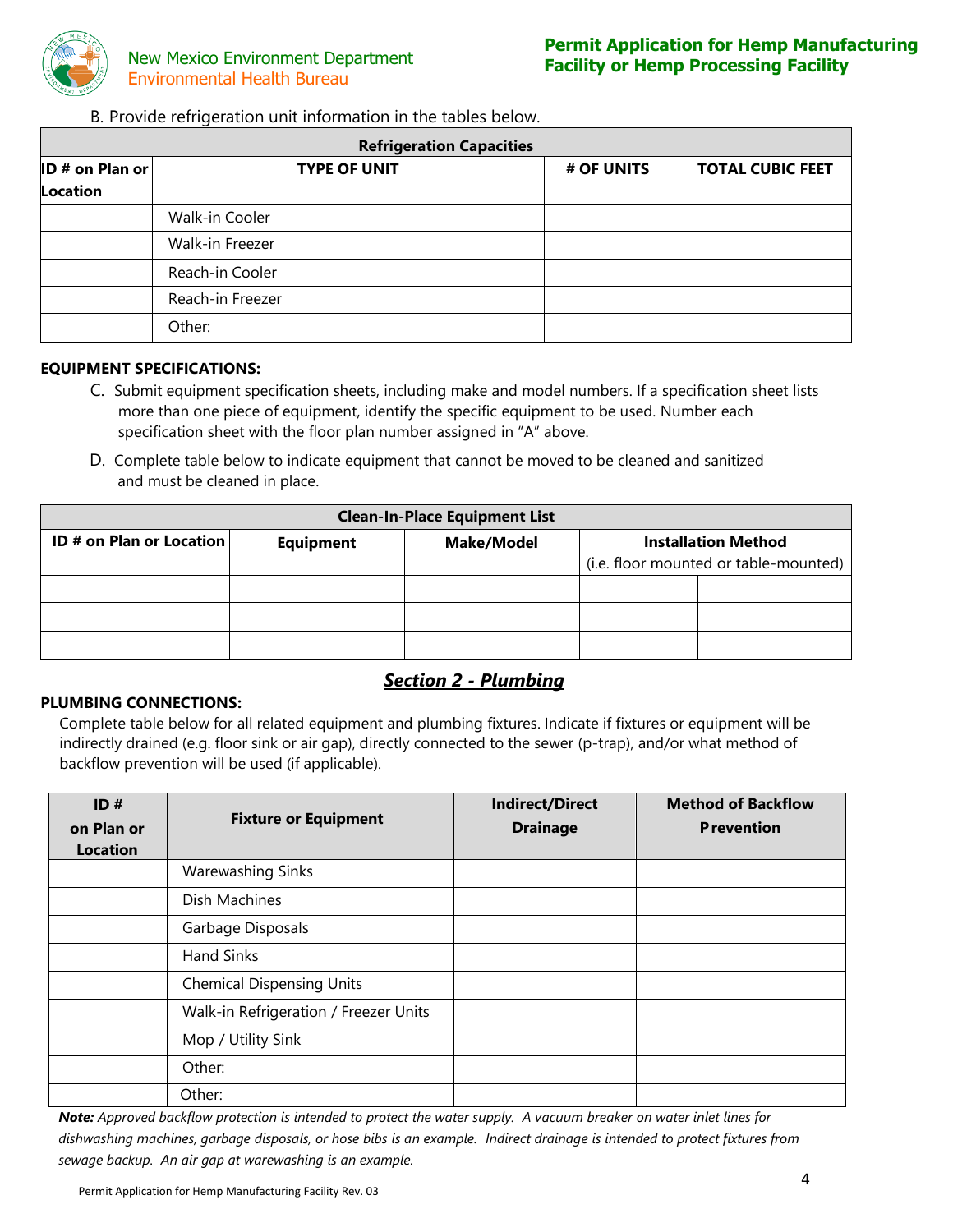

| Hand Washing Sink: (required in all processing areas)                                                     |     |              |  |  |  |
|-----------------------------------------------------------------------------------------------------------|-----|--------------|--|--|--|
| Do all sinks have a mixing valve or combination faucet with hot and cold<br>running water under pressure? | YES | $NOT^* \Box$ |  |  |  |
| Are enclosed paper towel dispensers and hand cleanser available at each sink?                             | YES | $NO^*\Box$   |  |  |  |
| *If the answer to either question above is "No", explain:                                                 |     |              |  |  |  |

**Manual Warewashing** - Include the size of each compartment (*length x width x depth*) of the warewashing sinks, soiled and clean drain board lengths, and whether or not a pre-rinse spray hose will be installed for each warewashing area, including bars.

| <b>Manual Warewashing Information (required)</b> |                                                               |                                                                                                              |                                                          |                                              |  |  |  |  |
|--------------------------------------------------|---------------------------------------------------------------|--------------------------------------------------------------------------------------------------------------|----------------------------------------------------------|----------------------------------------------|--|--|--|--|
| <b>ID # on Plans</b><br>or Location              | Length (inches) of<br><b>Soiled Drain board</b><br>(required) | <b>Dimensions</b><br>(inches) of Sink<br><b>Compartments</b><br>W x<br>D)<br>(L<br>$\boldsymbol{\mathsf{x}}$ | Length (inches)<br>of Clean Drain<br>board<br>(required) | <b>Pre-Rinse</b><br><b>Sprayer</b><br>Yes/No |  |  |  |  |
|                                                  |                                                               | х<br>x                                                                                                       |                                                          | YES□<br>$N/A\square$<br>NO <sub>1</sub>      |  |  |  |  |
|                                                  |                                                               | х<br>x                                                                                                       |                                                          | YESE<br>$N/A\square$<br>NO.                  |  |  |  |  |

Note: Warewashing sinks must be large enough to accommodate the largest piece of equipment or utensils used.

#### **Drain board Alternatives:**

If soiled and clean drainboards will not be provided, indicate the methods that will be used and provide specification sheets:

**Mechanical Warewashing** - Provide make and model numbers and attach specification sheets for each warewashing machine by completing the table below.

| <b>Mechanical Warewashing Information</b> |  |             |                          |                                       |                  |           |                                                 |   |                         |                           | $N/A\square$ |
|-------------------------------------------|--|-------------|--------------------------|---------------------------------------|------------------|-----------|-------------------------------------------------|---|-------------------------|---------------------------|--------------|
| Model #<br><b>Make</b>                    |  |             | <b>Sanitizing Method</b> | <b>Drain board</b><br>Length (inches) | <b>Pre-Rinse</b> |           | <b>Utensil Soak Sink Dimensions</b><br>(inches) |   |                         |                           |              |
|                                           |  | <b>Heat</b> | <b>Chemical</b>          |                                       | Yes              | <b>No</b> |                                                 |   | $(L \times W \times D)$ |                           |              |
|                                           |  |             | П                        |                                       |                  |           |                                                 | X |                         | $\boldsymbol{\mathsf{x}}$ |              |
|                                           |  |             |                          |                                       |                  |           |                                                 | X |                         | X                         |              |

| <b>Dirty Dishes:</b>                                    |
|---------------------------------------------------------|
| Where will dirty dishes be stored prior to cleaning?    |
|                                                         |
| How will they be rinsed before cleaning and sanitizing? |
|                                                         |
|                                                         |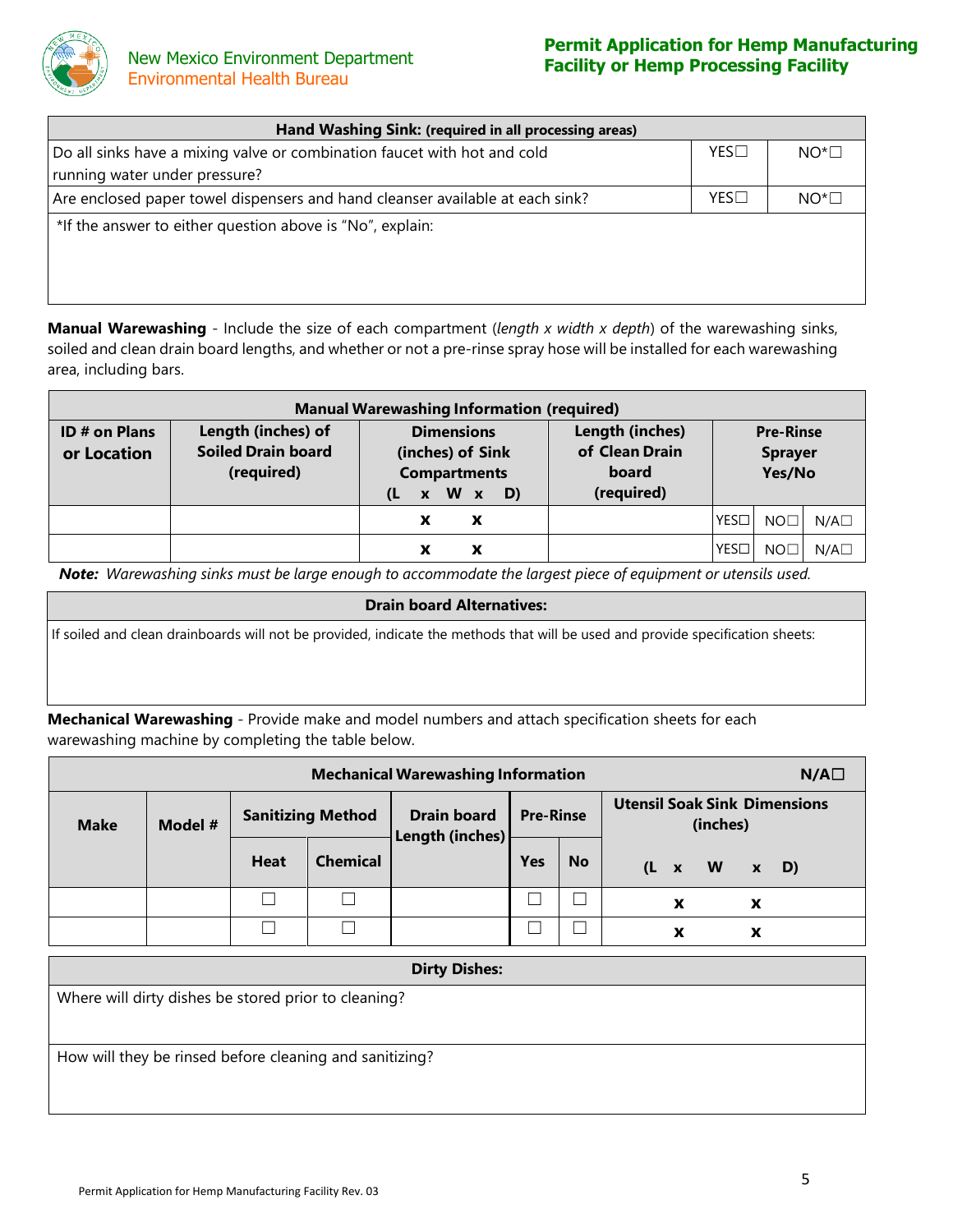

#### Water Heater - Provide type and capacity of all water heaters.

| <b>Water Heater:</b>                             |                               |  |  |  |
|--------------------------------------------------|-------------------------------|--|--|--|
| Type<br>(Ex: Standard, Quick Recovery, Tankless) | Capacity                      |  |  |  |
|                                                  |                               |  |  |  |
|                                                  |                               |  |  |  |
|                                                  |                               |  |  |  |
|                                                  | <b>Booster Heater:</b><br>N/A |  |  |  |

Is a separate booster heater provided? In the set of the set of the set of the set of the NO□

Provide the number of plumbing fixtures requiring hot water in the table below. This information will be used to determine the hot water demand within the facility and sizing criteria for the water heater.

| <b>Plumbing Fixtures Requiring Hot Water</b> | <b>Number of Fixtures throughout facility</b> |
|----------------------------------------------|-----------------------------------------------|
| 3-compartment sinks                          |                                               |
| Warewashing machines                         |                                               |
| Pre-rinse sprayers                           |                                               |
| Utensil soak sinks                           |                                               |
| Hand sinks include restrooms                 |                                               |
| Mop sinks/Utility sinks                      |                                               |
| Garbage can washer                           |                                               |
| Showers                                      |                                               |
| Hose bibs used for cleaning                  |                                               |
| Other:                                       |                                               |
| Other:                                       |                                               |
| Other:                                       |                                               |

## *Section 3 – Mechanical*

### **MECHANICAL VENTILATION PLANS AND SCHEDULES:**

- A. Provide plans and schedules that indicate the location and specifications of ventilation hoods, fire suppression systems (as required by state or local fire authority), and restroom exhaust fans.
- B. Provide make and model numbers and CFMs for each ventilation hood and exhaust fan in table below.

| <b>Ventilation Information</b> |             |              |            |  |  |  |  |
|--------------------------------|-------------|--------------|------------|--|--|--|--|
| ID # on Plans<br>or Location   | <b>Make</b> | <b>Model</b> | <b>CFM</b> |  |  |  |  |
|                                |             |              |            |  |  |  |  |
|                                |             |              |            |  |  |  |  |
|                                |             |              |            |  |  |  |  |
|                                |             |              |            |  |  |  |  |

## *Section 4 – Electrical*

#### **ELECTRICAL PLANS AND SCHEDULES:**

A. Provide plans and schedules that indicate the locations and specifications of all lights.

*Note: All lights in processing areas, dry storage areas, dishwashing areas, inside equipment, and above areas where open products are held or displayed must be equipped with shatter proof bulbs or shields that will protect open product, utensils and equipment from broken glass if a bulb is broken.*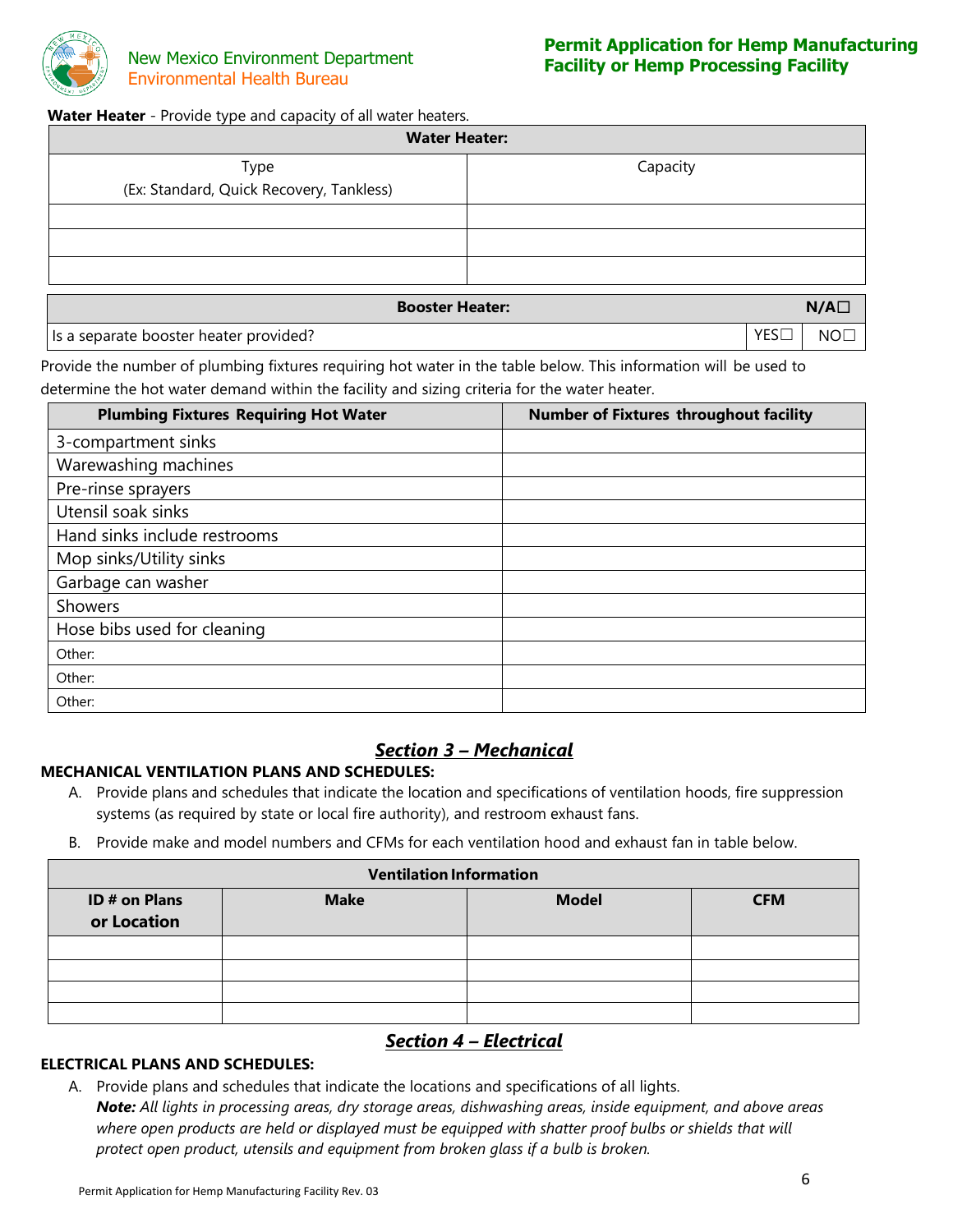

## *Section 5 - Site Plan*

#### **SITE PLAN:**

- A. Provide a site plan which includes the following:
	- 1) Dumpster enclosures and trash compactors
	- 2) Outside walk-in coolers/freezers
	- 3) Outside product storage areas
	- 4) Location of well heads and well water supply lines servicing the building (if applicable).
	- 5) Location of on-site liquid waste treatment systems and associated lines servicing the building (if applicable)
	- 6) Grease interceptors/grease traps (if applicable)
	- 7) Submit piping diagram of the disinfection system. Include size of holding tank(s), pressure tank(s), make and model number of treatment system, etc. (if applicable)

#### **Sewage Disposal:**

Select the type of sewage disposal system that services the facility

 $\Box$  Public - Name of municipality:

 $\Box$  On-site liquid waste system – Permit number:

#### **Water Availability:**

I acknowledge and understand that running water is required at ALL times and agree to discontinue all productrelated activities, if water is not available, until water service is restored, or an alternative plan is approved by NMED.

Signature:

#### **Water Supply:** (Select the type of water supply system that services the facility)

☐Public Water System - Name of municipality:

#### ☐Private **(sampling required as outlined below)**:

Submit a copy of the most recent water sample test results that meet the drinking Water quality standards of a noncommunity water system as specified in 20.7.10 NMAC.

| Type                  | Frequency           | Limit       |
|-----------------------|---------------------|-------------|
| <b>Total Coliform</b> | Initial and Monthly | Absent      |
| Nitrate               | Initial and Annual  | 10 ppm      |
| Nitrite               | Initial             | $<$ 1.0 ppm |
|                       |                     |             |

A list of certified labs can be located at:<https://www.env.nm.gov/dwb/sampling/CertifiedLabs.htm>

| <b>Private Drinking Water Supply Information</b><br>$N/A\square$ |              |                 |       |                                             |                 |  |  |  |
|------------------------------------------------------------------|--------------|-----------------|-------|---------------------------------------------|-----------------|--|--|--|
| Well Depth (feet):                                               |              |                 |       | Setback to liquid waste drain field (feet): |                 |  |  |  |
| Disinfection                                                     | $YES\square$ | NO <sub>1</sub> | Type: |                                             |                 |  |  |  |
| Is there a water treatment device?                               |              |                 |       | $YES\square$                                | NO <sub>1</sub> |  |  |  |
| If yes, how will the device be inspected and serviced?           |              |                 |       |                                             |                 |  |  |  |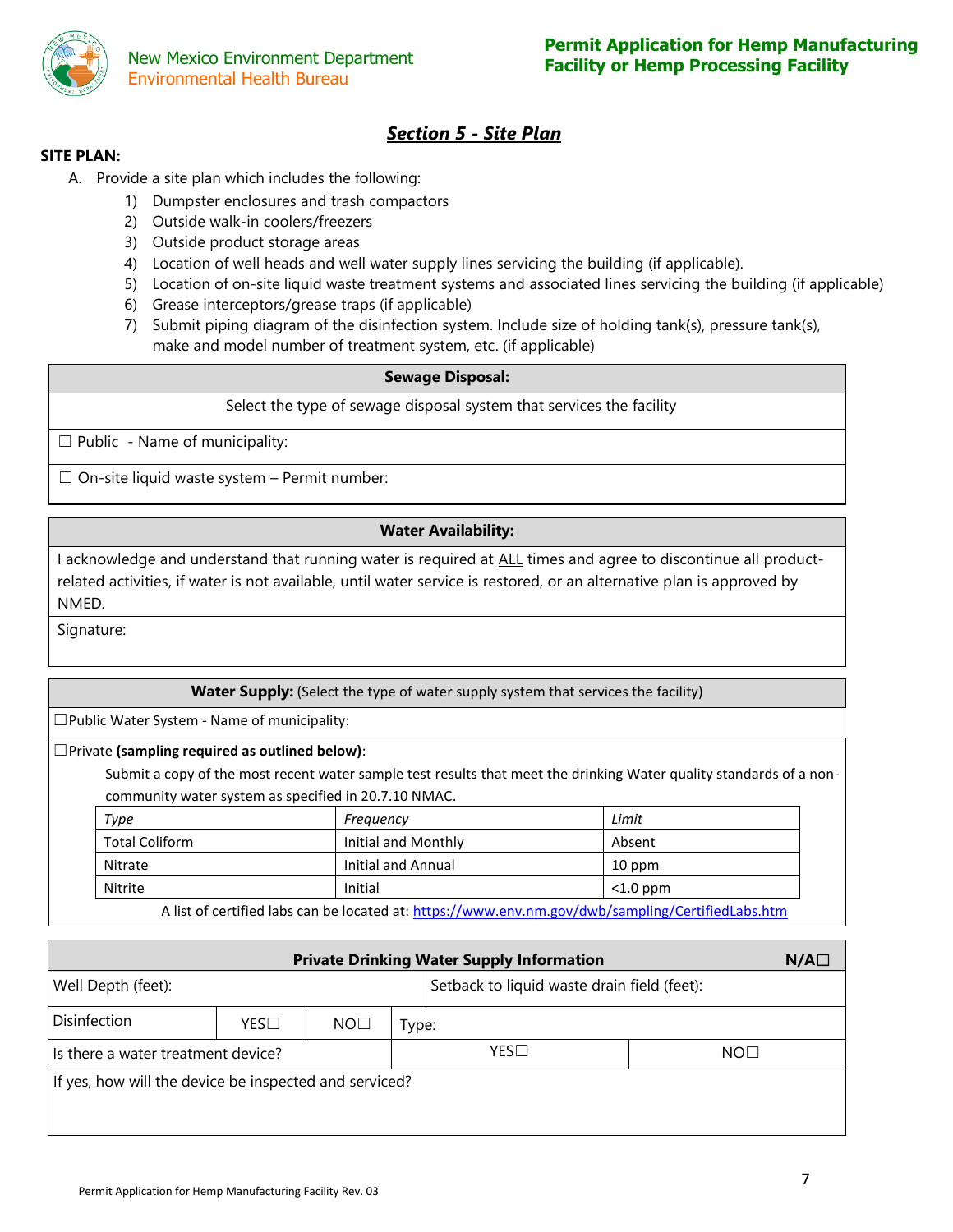

## *Section 6 – Operational Plan*

| <b>Hemp Manufacturing and Processing Operational Plan Checklist</b>   |                                                                                                                                                                                                                                                                                                                                                                                                                                                                                                                                                                                                                                                                                                                                                                                                                                                                                                                                                       |  |  |  |  |  |
|-----------------------------------------------------------------------|-------------------------------------------------------------------------------------------------------------------------------------------------------------------------------------------------------------------------------------------------------------------------------------------------------------------------------------------------------------------------------------------------------------------------------------------------------------------------------------------------------------------------------------------------------------------------------------------------------------------------------------------------------------------------------------------------------------------------------------------------------------------------------------------------------------------------------------------------------------------------------------------------------------------------------------------------------|--|--|--|--|--|
| General Information (one attachment needed for all products) REQUIRED |                                                                                                                                                                                                                                                                                                                                                                                                                                                                                                                                                                                                                                                                                                                                                                                                                                                                                                                                                       |  |  |  |  |  |
| 6.1                                                                   | Planned source of hemp and hemp extract for use in production (20.10.2.11.F)<br>6.1.1 Attach Standard Operating Procedure(s) OR describe in detail how you determine where hemp and<br>hemp extract will be purchased.<br>• Hemp must originate from an NMDA licensed grower or a grower outside NM who is properly licensed. *<br>• Hemp extract must originate from an NMED permitted facility ** or a facility outside NM who is properly licensed. *<br>* Visit https://www.env.nm.gov/hempprogram/approved-out-of-state-sources/ for information regarding approved out of state sources for<br>hemp and hemp extract.<br>** Visit https://www.env.nm.gov/hempprogram/permitted/ for information regarding NMED permitted hemp extraction and manufacturing<br>facilities for hemp extract.                                                                                                                                                      |  |  |  |  |  |
| 6.2                                                                   | Security and limited access to hemp-derived material (w/ THC concentration >0.30%) and disposition of<br>unused hemp product and residual solvents<br>6.2.1 Attach Standard Operating Procedure(s) OR plan to secure and limit access to hemp-derived material<br>with THC concentration > 0.30% (20.10.2.11.J).<br>6.2.2 Attach Standard Operating Procedure(s) OR plan of disposition of unused hemp product and residual<br>solvents (20.10.2.8.C(1)(n)(iii)).<br>6.2.3 Attach Standard Operating Procedure(s) OR plan to monitor practices in 5.1 and 5.2.<br>6.2.4 Attach monitoring log.                                                                                                                                                                                                                                                                                                                                                        |  |  |  |  |  |
| 6.3                                                                   | Hemp Finished Product testing<br>6.3.1 Attach Standard Operating Procedure(s) OR testing plan for all Hemp Finished Product. If testing<br>procedures differ by product, clearly identify the differences each subsection. Include specific info<br>concerning use of approved labs, retesting procedures, and holding product until testing confirms limits<br>are met and a COA is obtained (20.10.2.14.A, E, & H and 20.10.2.15).<br>6.3.2 Analytical tests to be performed (20.10.2.14.B&C).<br>6.3.3 Analytical testing limits (20.10.2.14.D).<br>6.3.4 Plan to address product exceeding established limits, including obtaining NMED approval of any<br>actions to be taken and retesting (20.10.2.14.F&G).                                                                                                                                                                                                                                    |  |  |  |  |  |
| 6.4                                                                   | Manager and employee training<br>6.4.1 Attach Standard Operating Procedure(s) OR describe the manager and employee training plan and<br>record keeping system to track training (20.10.2.9.E, 21 CFR 117.4, 21 CFR 117.9).<br>6.4.2 Attach training log.                                                                                                                                                                                                                                                                                                                                                                                                                                                                                                                                                                                                                                                                                              |  |  |  |  |  |
| 6.5                                                                   | Employee Health (20.10.2.9.A - 2017 FDA Food Code 2-201.11, 2-201.11, 201.12, and 2-201.13)<br>6.5.1 Attach Standard Operating Procedure(s) OR Employee Illness Policy, describing:<br>• How permit holder will require employees report illness information to the person in charge.<br>• How employees will report illnesses to the permit holder/person in charge.<br>• Specific illnesses and symptoms covered by the policy.<br>. How to determine when employees will be excluded or restriction in work duties.<br>• How to determine when employee exclusion or restriction will be removed.<br>6.5.2 Attach Standard Operating Procedure(s) OR describe how will bare hand contact with hemp products<br>will be avoided during production and packing (i.e gloves, utensils, dispensing equipment, others)<br><b>Helpful Resources</b><br>The FDA Employee Health and Personal Hygiene Handbook is a great resource to utilize for policies |  |  |  |  |  |
|                                                                       | and SOPs related to employee hygiene and illness.                                                                                                                                                                                                                                                                                                                                                                                                                                                                                                                                                                                                                                                                                                                                                                                                                                                                                                     |  |  |  |  |  |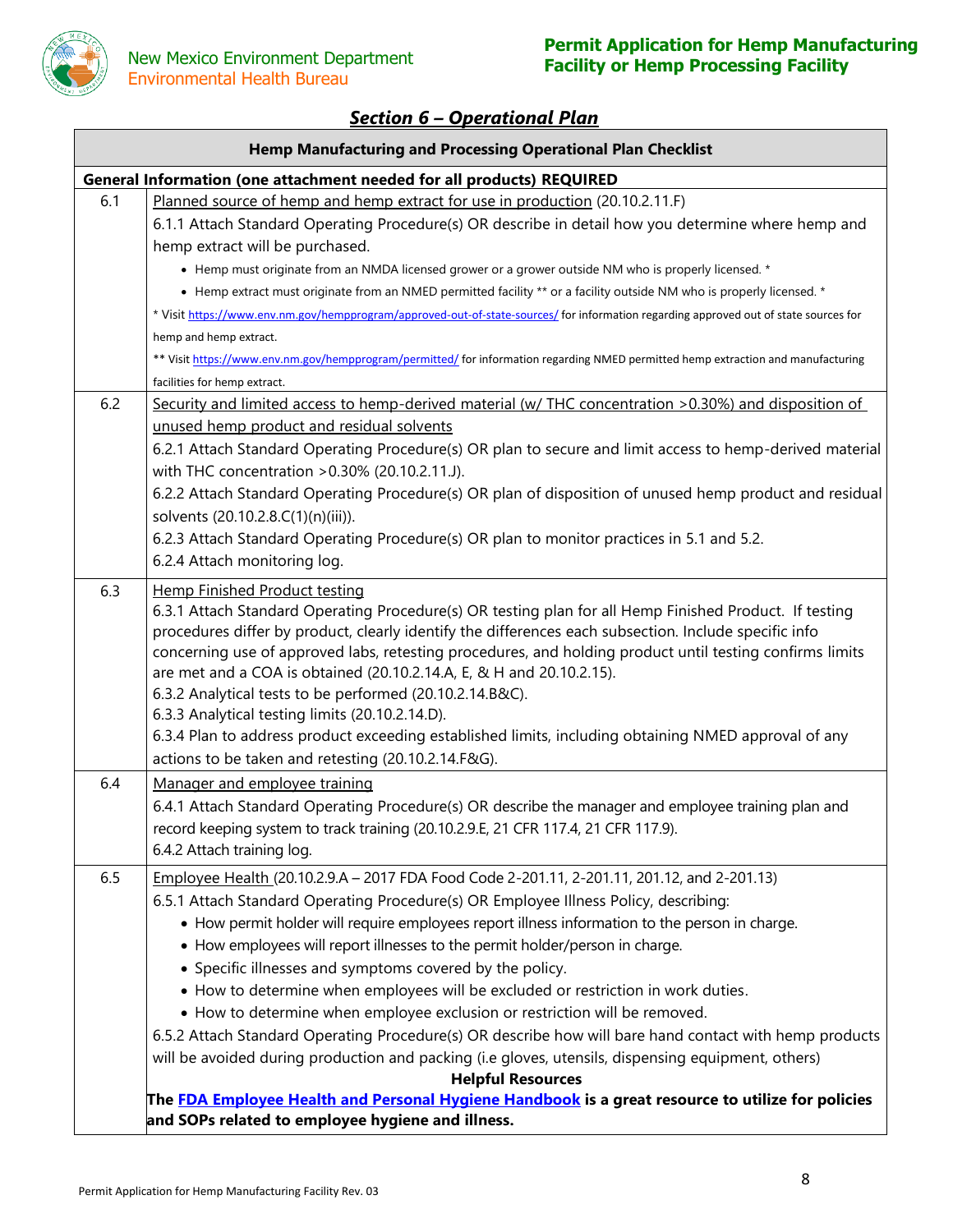

## Environmental Health Bureau

## **Permit Application for Hemp Manufacturing New Mexico Environment Department**<br> **Facility or Hemp Processing Facility**

| 6.6  | <b>Standard Sanitation Operating Procedures (SSOPs)</b>                                                                                                                        |
|------|--------------------------------------------------------------------------------------------------------------------------------------------------------------------------------|
|      | 6.6.1 Attach SSOPs that addresses sanitation conditions and practices before, during, and after processing.                                                                    |
|      | SSOPs to address, at a minimum, the following should be included:                                                                                                              |
|      | Practices<br>$\bullet$                                                                                                                                                         |
|      | Safety of the water.<br>$\circ$                                                                                                                                                |
|      | Monitoring backflow prevention devices                                                                                                                                         |
|      | Water sampling and limits (if private source)                                                                                                                                  |
|      | Condition and cleanliness of product-contact surfaces, including equipment, work surfaces,<br>$\circ$                                                                          |
|      | utensils, gloves, and outer garments.                                                                                                                                          |
|      | Prevention of cross contamination from insanitary objects to Product, product packaging<br>$\circ$                                                                             |
|      | material, and other product-contact surfaces, including equipment, work surfaces, utensils,                                                                                    |
|      | gloves, and outer garments, and from raw product to processed product.                                                                                                         |
|      | Prevention of allergen cross contact.<br>$\circ$                                                                                                                               |
|      | Maintenance of hand washing, hand sanitizing, and toilet facilities.<br>$\circ$                                                                                                |
|      | Prevention of adulteration of product, product-packaging material, and product-contact<br>$\circ$                                                                              |
|      | surfaces from adulteration with lubricants, fuel, pesticides, cleaning compounds, sanitizing<br>agents, condensate, and other chemical, physical, and biological contaminants. |
|      | Proper labeling, storage, and use of toxic compounds. Include:<br>$\circ$                                                                                                      |
|      | Type and concentration of sanitizer used for warewashing (i.e. chlorine, 100ppm).                                                                                              |
|      | Type and concentration of sanitizer used for hemp product surfaces, such as                                                                                                    |
|      | tables/counters (i.e. chlorine, 100ppm).                                                                                                                                       |
|      | Control of Employee health conditions that could result in the microbiological<br>$\circ$                                                                                      |
|      | contamination of hemp products.                                                                                                                                                |
|      | Exclusion of pests from the hemp facility.<br>$\circ$                                                                                                                          |
|      | Monitoring - Describe how the hemp facility shall monitor the conditions and practices during                                                                                  |
|      | extracting and manufacturing with sufficient frequency to ensure, at a minimum, conformance with                                                                               |
|      | those conditions and practices specified in the SSOPs are being met.                                                                                                           |
|      | Records - Describe how the facility shall maintain SSOPs records that, at a minimum, document the                                                                              |
|      | monitoring and corrections of practices.                                                                                                                                       |
| 6.7  | Pest Control Plan:                                                                                                                                                             |
|      | 6.7.1 Attach proposed pest control plan.                                                                                                                                       |
| 6.8  | <b>Production Monitoring Equipment List</b>                                                                                                                                    |
|      | 6.8.1 Attach a list and specification sheets for proposed equipment to measure and monitor product safety                                                                      |
|      | factors related to the production of hemp products. Examples include: food safety thermometer, water                                                                           |
|      | activity meter, and pH meter.                                                                                                                                                  |
| 6.9  | Recall Plan (20.10.2.8.C(4))                                                                                                                                                   |
|      | 6.9.1 Attach a description of the firm's written product recall procedure, including:                                                                                          |
|      | Plans for identifying products which may be adulterated or misbranded                                                                                                          |
|      | Procedures for collecting, warehousing, controlling, reworking, and/or disposal of recalled<br>$\bullet$<br>products                                                           |
|      | System for determining the effectiveness of recalls                                                                                                                            |
|      | Persons to contact when implementing a recall, including the regulatory authority<br>٠                                                                                         |
|      |                                                                                                                                                                                |
| 6.10 | Hemp Transportation Manifest (20.10.2.10.B-C, E-F)                                                                                                                             |
|      | 6.10.1 Attach Standard Operating Procedure(s) OR plan to ensure hemp transportation manifests used                                                                             |
|      | accompany all shipments and contain all required information.                                                                                                                  |
|      | 6.10.2 Attach proposed hemp transportation manifest to be used for shipments                                                                                                   |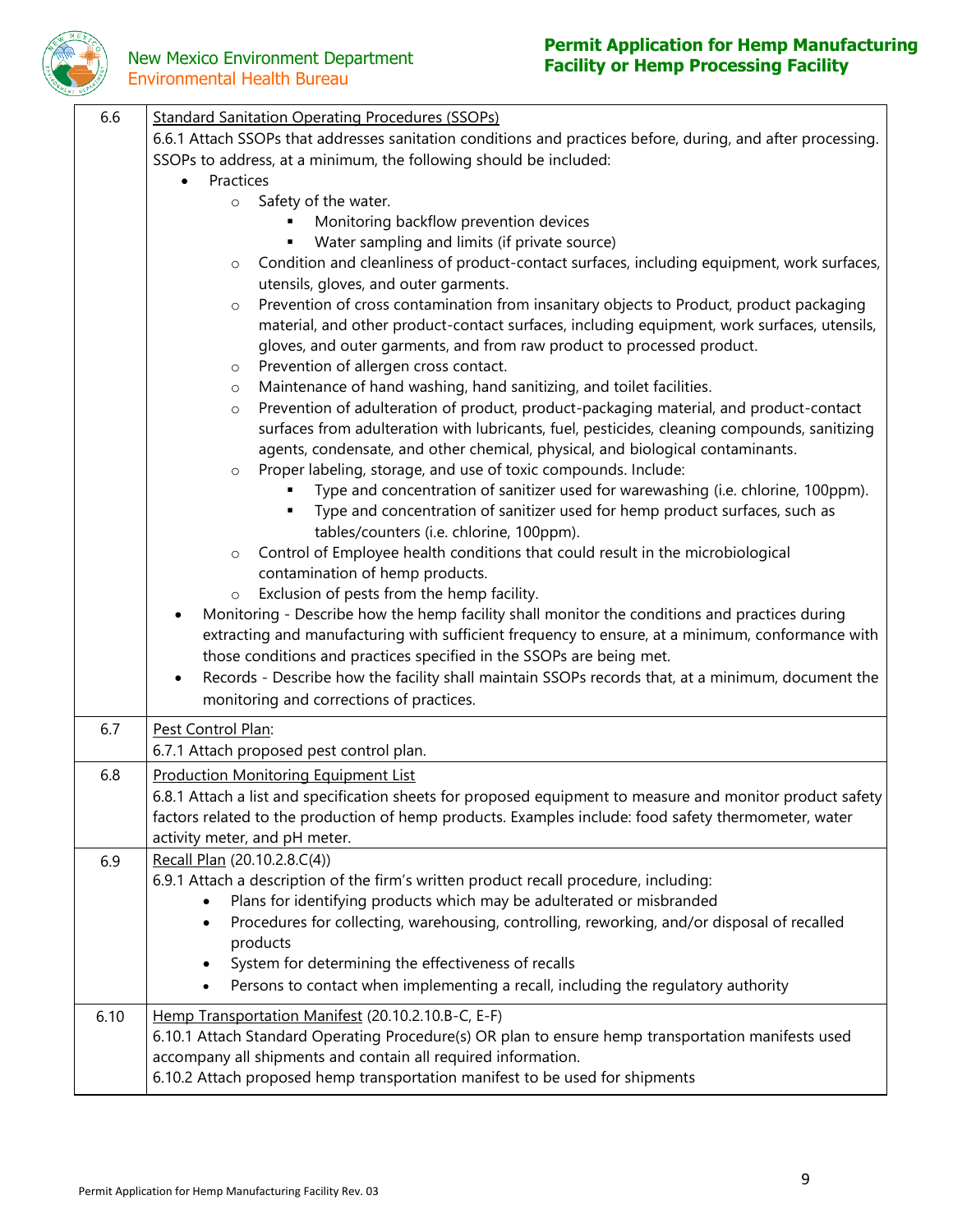

## **Permit Application for Hemp Manufacturing New Mexico Environment Department**

## Hemp Product Information (one attachment per hemp product\*) REQUIRED \*Hemp Product Information is required for each hemp product that will be produced. Hemp products or types of production methods may be grouped together, if the Product Hazard, Critical Control Points, Critical Limits, and procedures required are essentially identical. • An example is a tincture. If you produce multiple tinctures utilizing the same production method and they only vary by CBD content and flavor, a single Operational Plan can be provided with all of the products listed (i.e. 500MG, 1000MG, 500MG Cherry Flavor) on the first page. Prepare Hemp Product Information as a separate attachment and in the order outlined in the checklist below. This will make the review process more efficient. 6.11 Product Information and Production 6.11.1 Name of Hemp Product(s) 6.11.2 Names of the ingredient(s) listed in order by weight (largest quantity first) 6.11.3 Final product pH (if applicable) 6.11.4 Final product water activity  $(a_w)$  (if applicable) 6.11.5 Names of any preservatives (if none, write none) 6.11.6 Complete operational procedure for producing the product. Include a flow chart. 6.11.7 6.11.8 Type of packaging to be used and whether the packaging is integral to product stability. Attach specification sheet for packaging. 6.11.9 Proposed product label(s) that comply with (20.10.2.13.A-D, F, & G): • human consumption: CFR title 21, part 101 and the New Mexico Food Act; • absorption by humans: CFR title 21, parts 701 and 740 • inhalation by humans: applicable state and federal labeling requirements Hemp finished products labels shall also identify: • CBD content in the package and/or container, labeled in milligrams; and • Total THC content in the package and/or container, labeled in milligrams. **The [FDA Food Labeling Guide](https://www.fda.gov/regulatory-information/search-fda-guidance-documents/guidance-industry-food-labeling-guide) is a great resource to assist with labeling requirements of 21 CFR 101.** 6.11.10 Description of the batch / lot ID coding system (20.10.2.13.E), identifying the date and place of manufacture of each hemp product and how/where it'll be placed on the package to be clearly visible on the product label or securely affixed to the body of the container. 6.11.11 Proposed shelf life. Provide supporting documentation to support proposal. 6.11.12 Product state during transportation (i.e. ambient temp., refrigerated, frozen) 6.11.13 Product care, including: • Condition of product (i.e. ready-to-eat, raw & must be cooked) • Mishandling that may occur during storage, shipping, and in the hands of consumers • Steps taken to address mishandling that may occur 6.11.14 Intended distribution of product (i.e. wholesale to other business entities, direct to the consumer in retail store, direct to the consumer in retail store). List all that apply.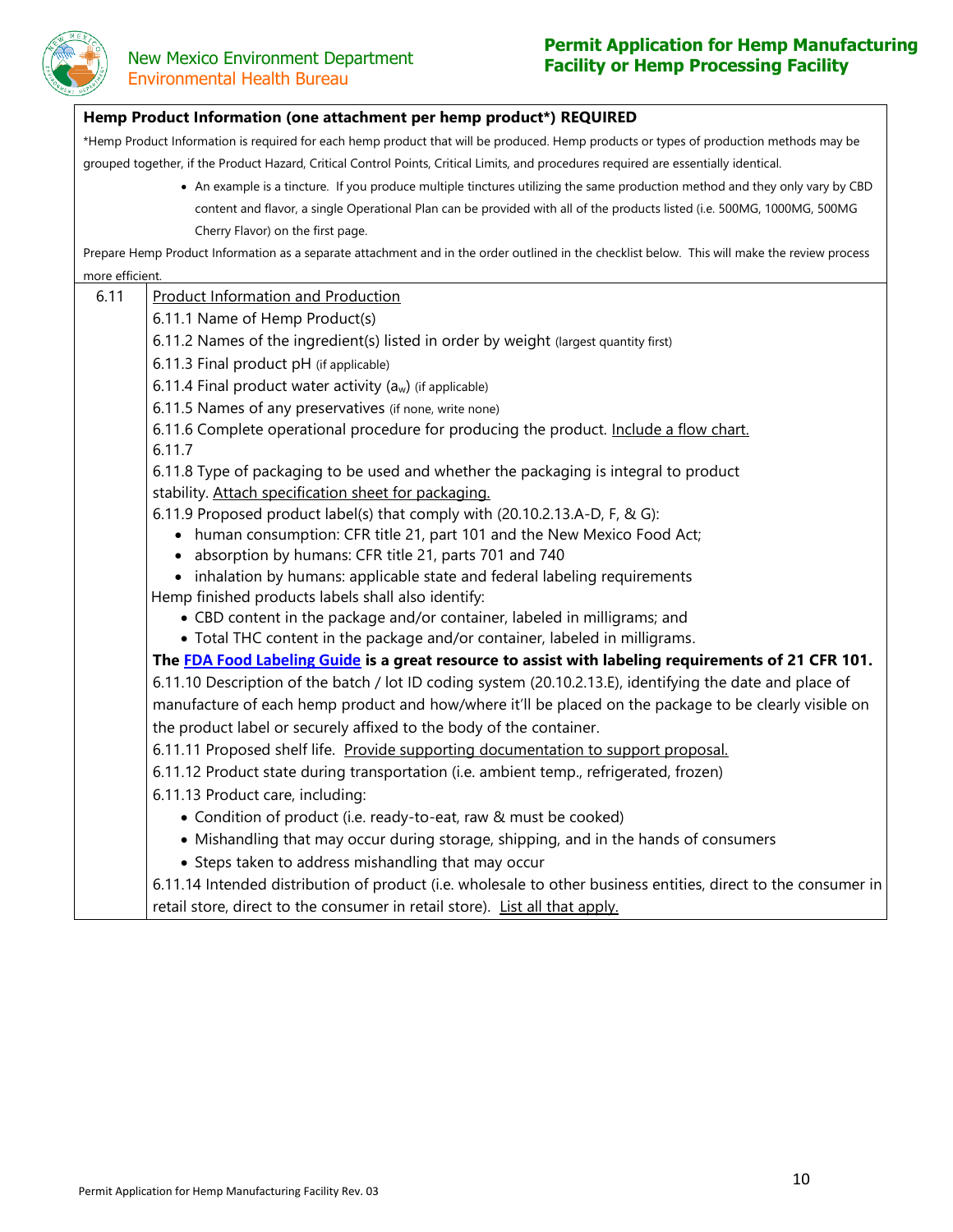

# Environmental Health Bureau

## **Permit Application for Hemp Manufacturing Facility or Hemp Processing Facility**<br>**Facility or Hemp Processing Facility**

| 6.12 | Proposed record keeping system to assure traceability of hemp products from receiving to distribution        |
|------|--------------------------------------------------------------------------------------------------------------|
|      | (20.10.2.8.C(1)(p))                                                                                          |
|      | 6.12.1 Attach Standard Operating Procedure(s) OR plan to describe what records will be kept, and how         |
|      | they will be maintained for a minimum of 2 years. The SOP or plan must clearly demonstrate how product       |
|      | can be tracked from receiving to distribution to provide traceability and demonstrate the disposition of all |
|      | hemp, hemp-derived material, and hemp extract.                                                               |
|      | 6.12.2 Attach logs/records used to maintain traceability of all hemp, hemp-derived material, and hemp        |
|      | extract and to monitor/document achievement of critical product safety factors (critical limits).            |
|      | Examples of logs/records include, but are not limited to:                                                    |
|      | • Receiving: to document compliance with hemp and hemp extract source requirements. Must contain,            |
|      | at a minimum, the following information (note: terminology may vary): date received, product                 |
|      | received, supplier, lot #, amount received, initial or signature of receiver.                                |
|      | The following must also be a part of the receiving record:<br>$\circ$                                        |
|      | Hemp harvest certificate (if receiving hemp)<br>٠                                                            |
|      | Hemp transportation manifest from shipper<br>$\blacksquare$                                                  |
|      | COA (if receiving hemp finished product)<br>٠                                                                |
|      | • Storage: to document security and limited access to hemp-derived material.                                 |
|      | • Production: to monitor production requirements such as ingredient amounts, cooking time/temp,<br>cooling.  |
|      | • Analytical Lab Testing: to verify compliance with testing requirements & limits                            |
|      | • Shipping: to maintain traceability in the event of a recall and to document items like presence of         |
|      | transportation manifest & COA (for distribution to other business entities), condition of &                  |
|      | temperature (if applicable) of transportation unit.                                                          |

## *Section 7 – Additional Information*

### **Additional Information**

If you believe additional information would be helpful to clarify the process, please attach it in the application packet submitted. Please direct further questions to the NMED Hemp Program email [hemp.program@state.nm.us.](mailto:hemp.program@state.nm.us)

## *Section 8 - Administrative*

| <b>Other NMED Permits Held</b> |          |  |  |  |  |
|--------------------------------|----------|--|--|--|--|
| Name of Facility               | Permit # |  |  |  |  |
|                                |          |  |  |  |  |
|                                |          |  |  |  |  |